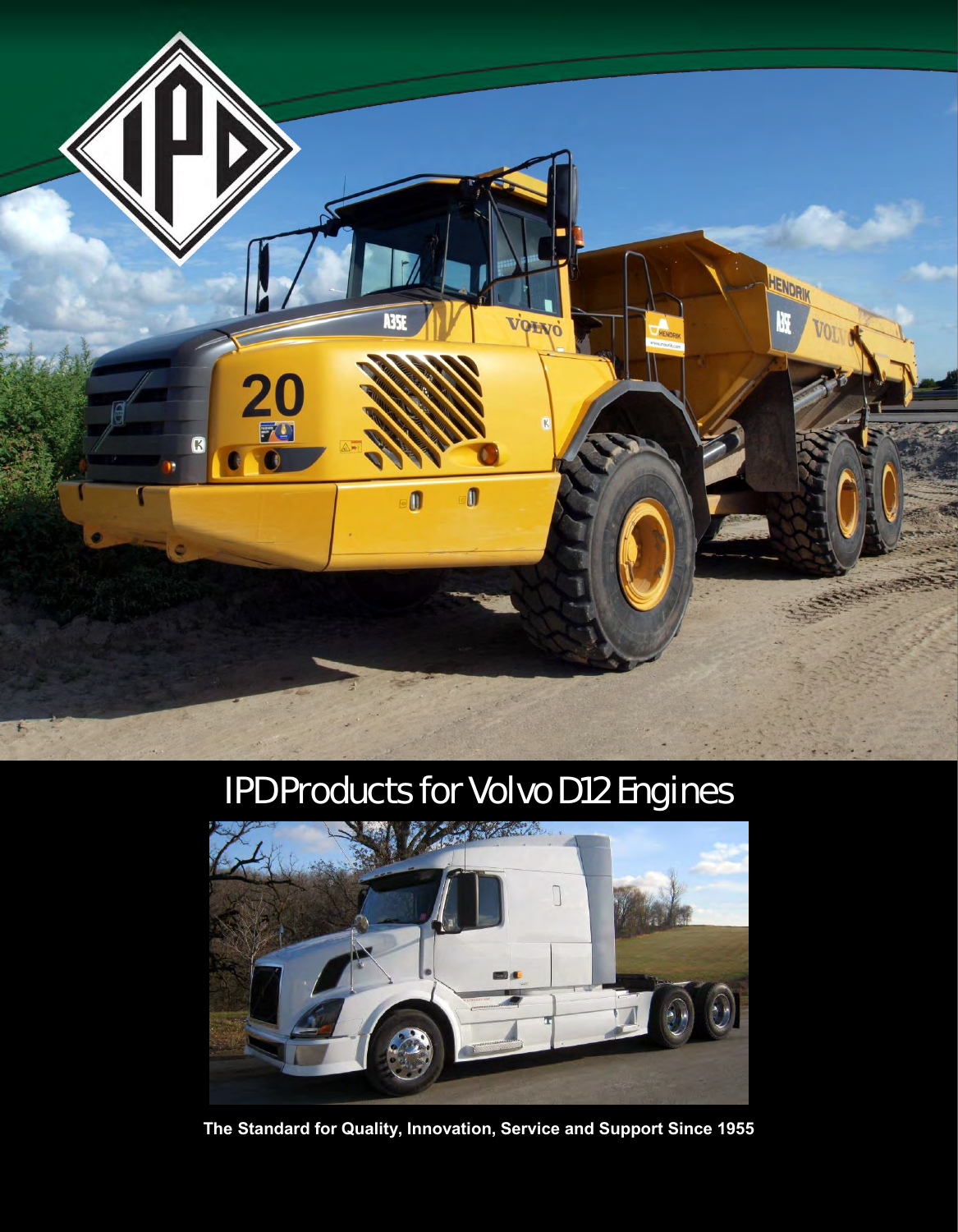# SAVINGS WITHOUT RISK

# **IPD Parts……Real Savings, Real Performance, Real Value**

The D12 engine series has powered both on and off-highway engines for many years. IPD's heavy-duty engine components are designed and engineered by one of the most experienced engine parts manufacturers in the world, preferred by discriminating engine rebuilders worldwide, and backed by an industry-leading warranty.

- IPD is the **leading aftermarket supplier** of high quality repair & replacement parts for heavy-duty engines
- IPD parts are **designed and engineered in the USA** with specifications based on original equipment (OE) parts
	- o **IPD**Steel™ pistons are patented or patent-pending o IPD parts designed and engineered to meet or exceed OE level standards
- **60+ years of leadership in the aftermarket** (technical, engineering, design, manufacturing, and quality) o IPD is **ISO9001-2008 quality process certified**
- **Worldwide customer service & distribution** network
- **Industry leading warranty** protection
	- o 2 Year / Unlimited Miles (on-highway applications)
	- o 1 Year / 3,600 Hours (off-highway applications)

## QUALITY CONTROL & ASSURANCE

Vehicle, machinery and equipment owners worldwide rely on IPD engine parts to provide **cost effective OE-level reliability, quality, and durability**. IPD parts are ready to meet the demands that D12 series engines typically endure. IPD's engineering, manufacturing, and quality processes ensure precision parts that are **cost effective, reliable and durable**. From precision metrological processes and parts specifications, to expert design and engineering, to process driven manufacturing and quality systems, to premium packaging and packing, to industry leading customer and technical support... **IPD** parts are your key to success.









ISO 9001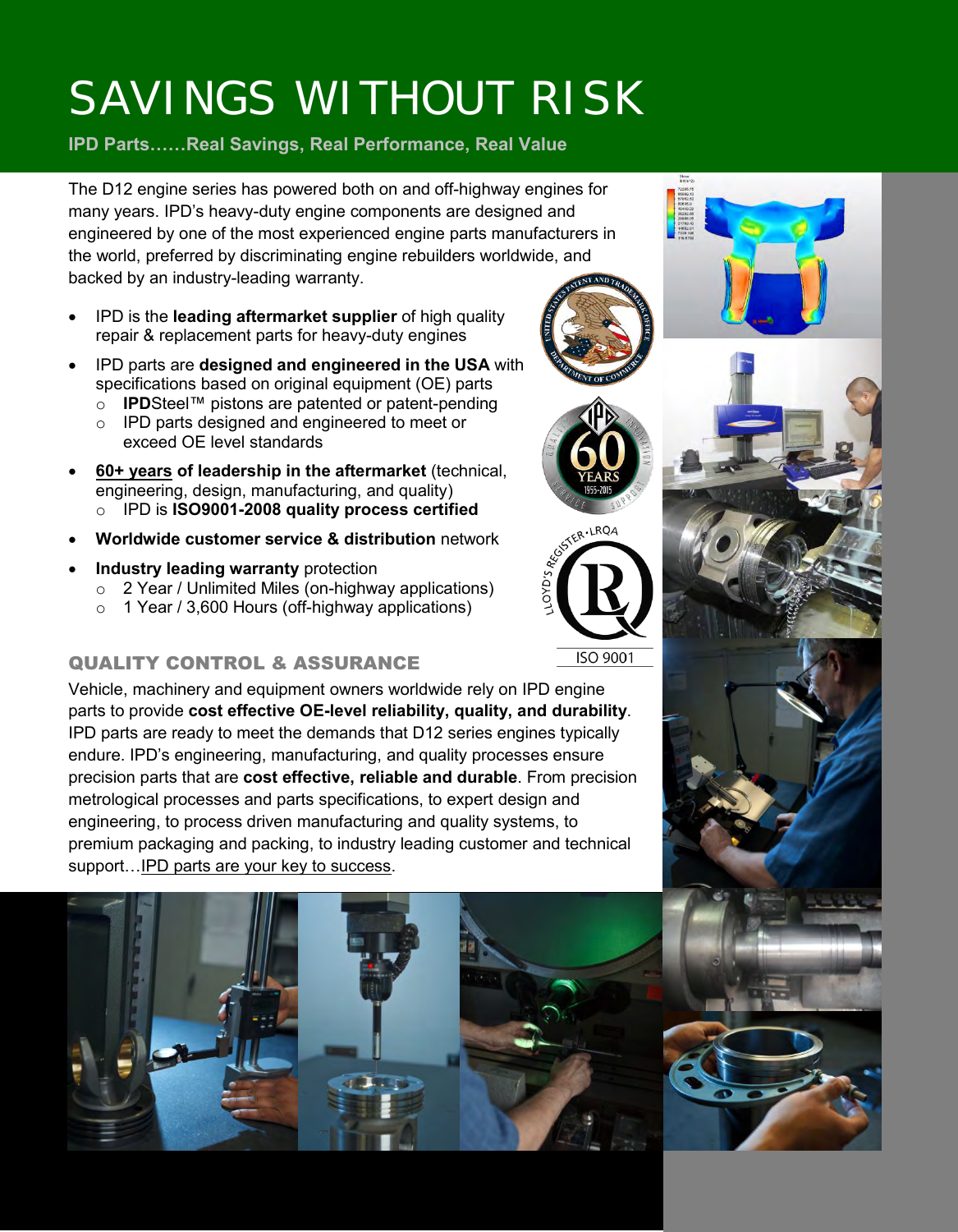









### IPD PRODUCT AVAILABILITY

IPD provides a wide range of quality/precision-engineered repair parts for the entire D12 series of engines, as follows:

#### **Pistons & Pins**

- o Special 2-piece articulated pistons with forged steel crowns (and aluminum skirt) for high temperature and pressure capability
- o Proprietary phosphate piston coating for enhanced lubricity and corrosion protection (graphite skirt coating also included)
- o Pins engineered to exceed OE tensile and yield strength

#### **Cylinder Liners**

- o Precision honed to minimize ring wear and oil consumption
- o Induction hardened and roll burnished for strength/durability

#### **Valvetrain**

- o Valves made of special alloys for strength, and resistance to wear, and high temperatures
- o Special alloys utilized in valve seats for corrosion and high heat wear resistance and hardness retention

#### **Engine Bearings & Bushings**

- o Main & connecting rod bearings engineered for high loads, fatigue strength, and cavitation resistance
- $\circ$  Special aluminum alloy utilized in cam bushings for high load performance and high fatigue properties
- o Thrust Washers feature a bronze alloy with oil channels for improved anti-friction properties and high load capability

#### **Cylinder Head Gasket**

- o Zinc plated steel for enhanced corrosion resistance
- o Stainless inserts with molded fluoroelastomer seals for durability and resistance to high temperatures and engine chemicals

#### **IPD Heavy-Duty Gasket Sets**

- o Premium materials for reliability/longevity/performance
- o Cylinder Head Replacement Sets available for off-highway applications (haulers, loaders, excavators, etc.)
	- Innovative/optional Supplemental Gasket Sets also available (completes overhaul set)
- o **IPD**Style 1-2-3™ "complete" In-Frame Overhaul Gasket Sets available for on-highway applications
	- Bagged and marked sub-assemblies (such as Front, Upper, Lower, Fuel, Oil Cooler, Oil & Water Lines, Fuel, Turbo, etc.)



*Please consult with IPD Customer Service or directly with IPD's extensive IPDNet™ on-line catalog (for IPD Authorized Distributors only) for specific Volvo D12 application parts information.*